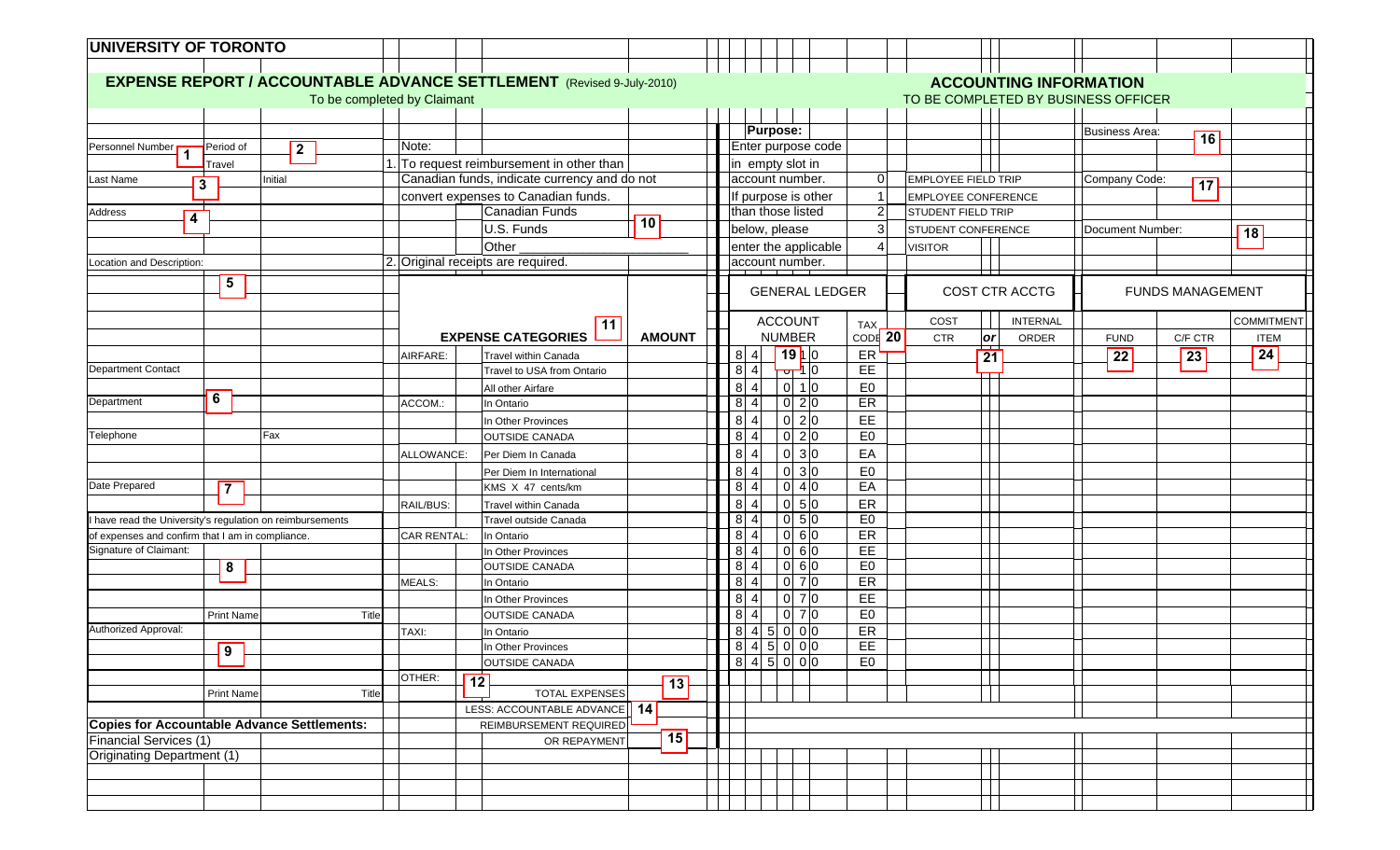| TO BE COMPLETED BY CLAIMANT |                                        |                                                                                                                                                                                                                                                                                                                                                   |  |  |
|-----------------------------|----------------------------------------|---------------------------------------------------------------------------------------------------------------------------------------------------------------------------------------------------------------------------------------------------------------------------------------------------------------------------------------------------|--|--|
| <b>Field Number</b>         | <b>Field Name</b>                      | <b>Step Description</b>                                                                                                                                                                                                                                                                                                                           |  |  |
| 1.                          | <b>Personnel Number</b>                | Enter claimant's Personnel Number. Enter N/A if the claimant is not a member of<br>the University faculty or staff.                                                                                                                                                                                                                               |  |  |
| 2.                          | Period of Travel                       | Enter dates travel expenses started and finished (if applicable).                                                                                                                                                                                                                                                                                 |  |  |
| 3.                          | Last Name /Initial                     | Enter the last name and initial of the claimant.                                                                                                                                                                                                                                                                                                  |  |  |
| 4.                          | Address                                | University faculty and staff: University address including room number, if<br>available.<br>Others: Full mailing address, including postal code.                                                                                                                                                                                                  |  |  |
| 5.                          | Location and Description of Travel     | Indicate location of travel and provide description of purpose                                                                                                                                                                                                                                                                                    |  |  |
| 6.                          | <b>Department Contact</b>              | Enter the name, department and telephone number of the person who can provide<br>clarification or additional information if required.                                                                                                                                                                                                             |  |  |
| 7.                          | Date prepared                          | Enter the date the form is completed                                                                                                                                                                                                                                                                                                              |  |  |
| 8.                          | Declaration by Claimant                | The claimant must sign and print name and title.                                                                                                                                                                                                                                                                                                  |  |  |
| 9.                          | <b>Authorized Approval</b>             | Print the name of the person and title authorized to approve the claim (delegated<br>signing authority). Have the person authorized to approve the claim sign the form.                                                                                                                                                                           |  |  |
| 10.                         | Currency                               | Specify the currency in which the payment is to be made.                                                                                                                                                                                                                                                                                          |  |  |
| 11.                         | <b>Expense Categories</b>              | Enter the total amount (including taxes) for each type of expense. Most expense<br>types are broken into three categories:<br>1. Expenses incurred inside Ontario.<br>2. Expenses incurred in other provinces or territories.<br>3. Expenses incurred outside Canada.<br>Please note that the airfare expense type has its own unique categories. |  |  |
| 12.                         | <b>Other Costs</b>                     | For other expenses incurred (e.g. parking, supplies, conference fees, etc.) enter a<br>brief description and the corresponding GL account for each type of expense.                                                                                                                                                                               |  |  |
| 13.                         | <b>Total Expenses</b>                  | Sum the amounts entered.                                                                                                                                                                                                                                                                                                                          |  |  |
| 14.                         | Less Accountable Advance               | Enter the amount provided as an accountable advance (if applicable).                                                                                                                                                                                                                                                                              |  |  |
| 15.                         | Reimbursement Required or<br>Repayment | Total Expenses less the Accountable Advance to determine the amount of the<br>reimbursement requested or amount to be repaid by claimant.                                                                                                                                                                                                         |  |  |

Continued…